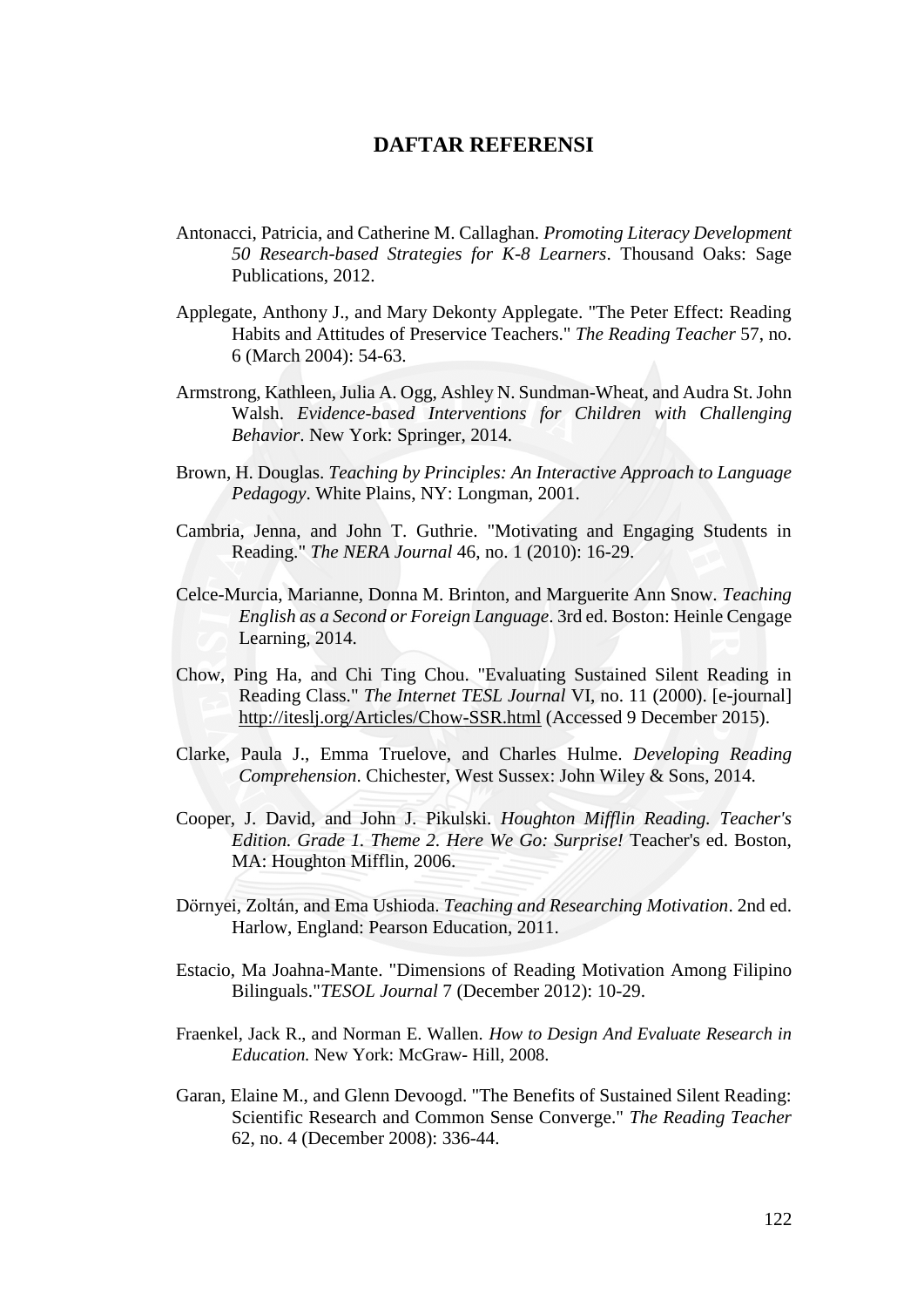- Gardiner, Steve. *Building Student Literacy through Sustained Silent Reading*. Alexandria, Virginia: Association for Supervision and Curriculum Development, 2005.
- Gredler, Margaret E. *Learning and Instruction: Theory into Practice*. 6th ed. New Jersey: Merril Prentice Hall, 2008.
- Heer, Rex. "Revised Bloom's Taxonomy." *Center for Excellence in Learning and Teaching.* 2012. Available from http://www.celt.iastate.edu/pdfsdocs/teaching/RevisedBloomsHandout.pdf; Internet; Accessed 16 July 2016.
- Hiebert, Elfrieda H., and Michael L. Kamil. *Teaching and Learning Vocabulary: Bringing Research to Practice*. Mahwah, NJ: L. Erlbaum Associates, 2005.
- Hiebert, Elfrieda H., and D. Ray Reutzel. *Revisiting Silent Reading: New Directions for Teachers and Researchers*. Newark, DE: International Reading Association, 2010.
- Kennedy, Eithne, Elizabeth Dunphy, Bernadette Dwyer, Geraldine Hayes, Therese McPhillips, Jackie Marsh, Maura O'Connor, and Gerry Shiel. *Literacy in Early Childhood and Primary Education (3-8 Years): Commissioned Research Report*. Dublin: National Council for Curriculum and Assessment, 2012.
- Linse, Caroline T., and David Nunan. *Practical English Language Teaching: Young Learners*. International ed. New York: McGraw-Hill, 2006.
- Lefler, Bridget C. "How Elementary Teachers Perceive and Implement Sustained Silent Reading." Master's thesis, The College at Brockport: State University of New York, 2014. http://digitalcommons.brockport.edu/cgi/viewcontent.cgi?article=1486&co ntext=ehd\_theses (Accessed 23 August 2016).
- Ma, Qing, and Ching Ha Sin. "Teaching Young Learners English Vocabulary with Reading-Based Exercises in a Real Classroom Situation." *Porta Linguarum* 23 (January 2015): 125-38.
- Mabry, Joette Stefl. "Accelerated Reading: Silent Sustained Reading Camouflaged in a Computer Program." *School Library Media Research: Research Journal of the American Association of School Librarian* 8 (2005): 1-15.
- Mertler, Craig A. *Introduction to Educational Research*. London: SAGE Publications, 2015.
- Milton, James. *Measuring Second Language Vocabulary Acquisition*. Bristol, UK: Multilingual Matters, 2009.
- Nisfiannoor, Muhammad. *Pendekatan Statistika Modern Untuk Ilmu Sosial*. Jakarta: Salemba Humanika, 2009.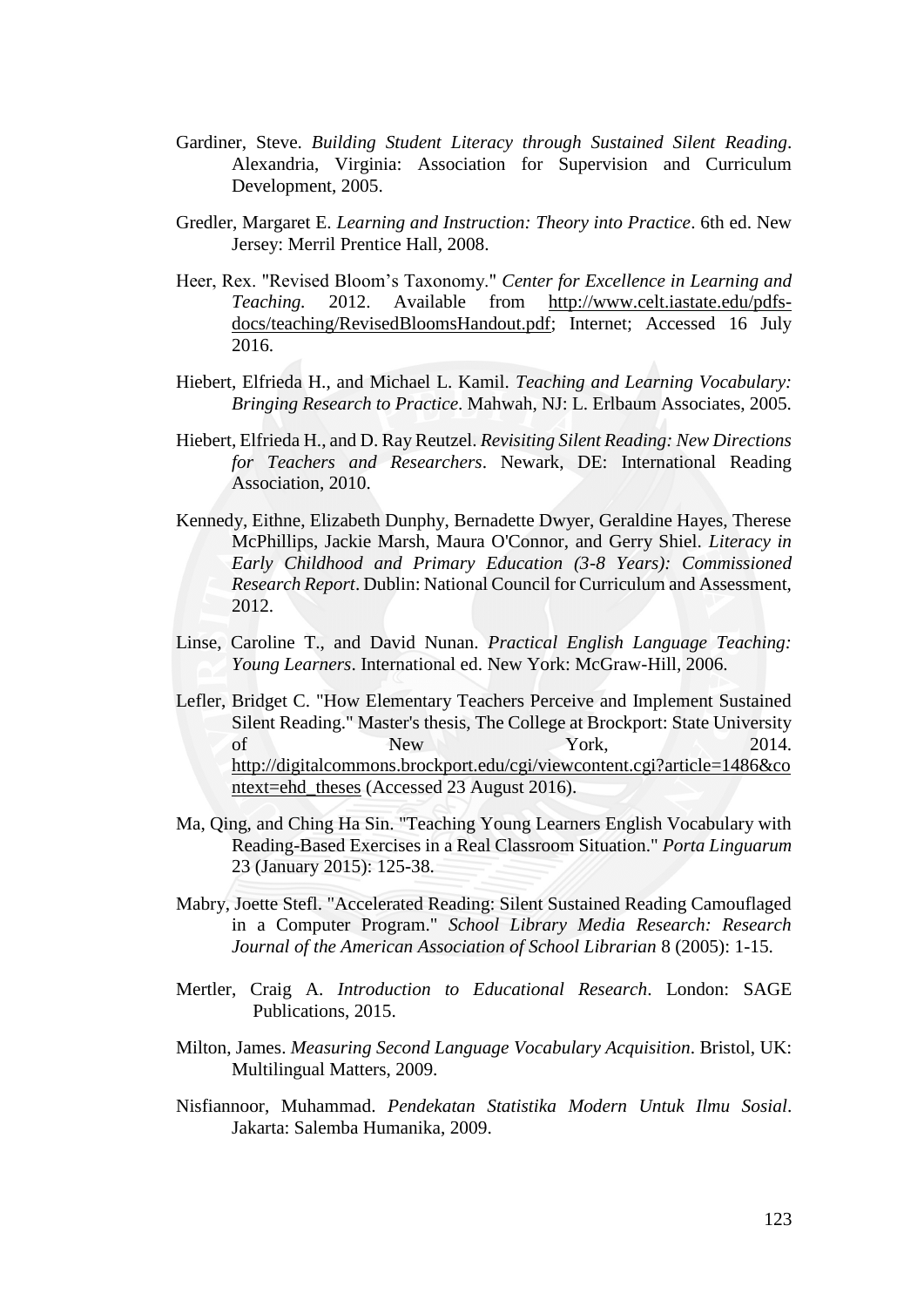- Oberg, Andrew. "Receptive and Productive Vocabulary Acquisition: Examining Processing Time and Memory Threshold." *Indonesian Journal of Applied Linguistics* 2, no. 1 (2012): 23-40.
- Palupi, Lucia Retno. "The Effects of Implicit Versus Explicit Vocabulary Instruction on Grade Two Students' Vocabulary Knowledge and Reading Comprehension." Master's Thesis, Universitas Pelita Harapan, 2015.
- Paulina, Sonya. "Pengaruh Sustained Silent Reading Terhadap Motivasi Dan Keterampilan Membaca Teks Berbahasa Indonesia Siswa Kelas 3D Salah Satu Sekolah Dasar Swasta Di Jakarta Barat." Master's Thesis, Universitas Pelita Harapan, 2015.
- Pawlaczyk, Stephanie A. "A Case Study of First Grade Students Use of Silent Reading Time." Master's thesis, Bowling Green State University, 2006. https://etd.ohiolink.edu/rws\_etd/document/get/bgsu1150896837/inline (Accessed 19 August 2016).
- Petersen, Jill. "The Effects of a Sustained Silent Reading Program (SSR) on Long-Term English Learners' Map Reading Scores." Master's thesis, Hamline University, 2013. http://www.hamline.edu/WorkArea/DownloadAsset.aspx?id=4295004686 (Accessed 20 August 2016).
- Robinson, Maria. *Child Development from Birth to Eight: A Journey through the Early Years*. Maidenhead: Open University Press, 2008.
- Sanden, Sherry. "Out of the Shadow of SSR: Real Teachers' Classroom Independent Reading Practices." *Language Arts* 91, no. 3 (January 2014): 161-75.
- Santrock, John W. *Educational Psychology*. 5th ed. New York, United States of America: McGraw-Hill, 2011.
- Santrock, John W. *Psikologi Pendidikan*. 5th ed. 1. Jakarta, Indonesia: McGraw-Hill Education with Salemba Empat, 2014.
- Schunk, Dale H., Paul R. Pintrich, and Judith L. Meece. *Motivation in Education: Theory, Research, and Applications*. Upper Saddle River, NJ: Pearson/Merrill Prentice Hall, 2008
- Shen, Zhifa. "The Roles of Depth and Breadth of Vocabulary Knowledge in EFL Reading Performance." *Asian Social Science ASS* 4, no. 12 (December 2008): 135-37.
- Snow, Catherine E. *Rereading for Understanding: Toward a Research and Development Program in Reading Comprehension*. Santa Monica: RAND Corporation, 2002.